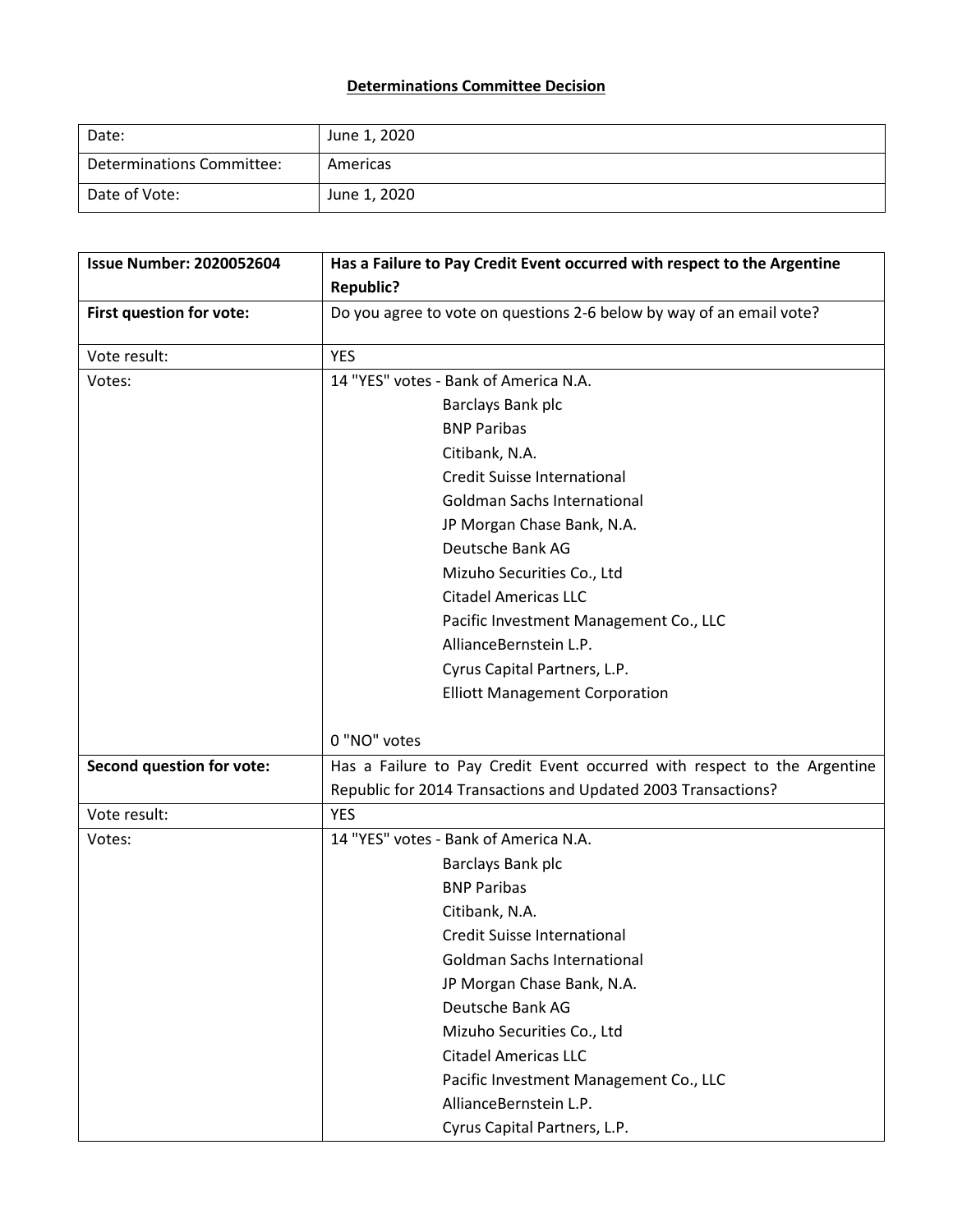|                           | <b>Elliott Management Corporation</b>                                           |
|---------------------------|---------------------------------------------------------------------------------|
|                           |                                                                                 |
|                           | 0 "NO" votes                                                                    |
| Third question for vote:  | If a Credit Event did occur, is the date of the Credit Event May 22, 2020, and  |
|                           | did the Potential Failure to Pay occur on April 22, 2020?                       |
| Vote result:              | <b>YES</b>                                                                      |
| Votes:                    | 14 "YES" votes - Bank of America N.A.                                           |
|                           | Barclays Bank plc                                                               |
|                           | <b>BNP Paribas</b>                                                              |
|                           | Citibank, N.A.                                                                  |
|                           | <b>Credit Suisse International</b>                                              |
|                           | <b>Goldman Sachs International</b>                                              |
|                           | JP Morgan Chase Bank, N.A.                                                      |
|                           | Deutsche Bank AG                                                                |
|                           | Mizuho Securities Co., Ltd                                                      |
|                           | <b>Citadel Americas LLC</b>                                                     |
|                           | Pacific Investment Management Co., LLC                                          |
|                           | AllianceBernstein L.P.                                                          |
|                           | Cyrus Capital Partners, L.P.                                                    |
|                           | <b>Elliott Management Corporation</b>                                           |
|                           |                                                                                 |
|                           | 0 "NO" votes                                                                    |
| Fourth question for vote: | Is the date on which the DC Secretary first effectively received both a request |
|                           | to convene the Committee and Publicly Available Information that satisfies      |
|                           | the requirements of Section 2.1(b) for the Credit Event with respect to         |
| Vote result:              | Argentine Republic May 26, 2020?<br><b>YES</b>                                  |
|                           | 14 "YES" votes - Bank of America N.A.                                           |
| Votes:                    |                                                                                 |
|                           | Barclays Bank plc<br><b>BNP Paribas</b>                                         |
|                           | Citibank, N.A.                                                                  |
|                           | Credit Suisse International                                                     |
|                           | <b>Goldman Sachs International</b>                                              |
|                           | JP Morgan Chase Bank, N.A.                                                      |
|                           | Deutsche Bank AG                                                                |
|                           | Mizuho Securities Co., Ltd                                                      |
|                           | <b>Citadel Americas LLC</b>                                                     |
|                           | Pacific Investment Management Co., LLC                                          |
|                           | AllianceBernstein L.P.                                                          |
|                           | Cyrus Capital Partners, L.P.                                                    |
|                           | <b>Elliott Management Corporation</b>                                           |
|                           |                                                                                 |
|                           | 0 "NO" votes                                                                    |
| Fifth question for vote:  | Do you agree to hold an Auction to settle 2014 Transactions and Updated         |